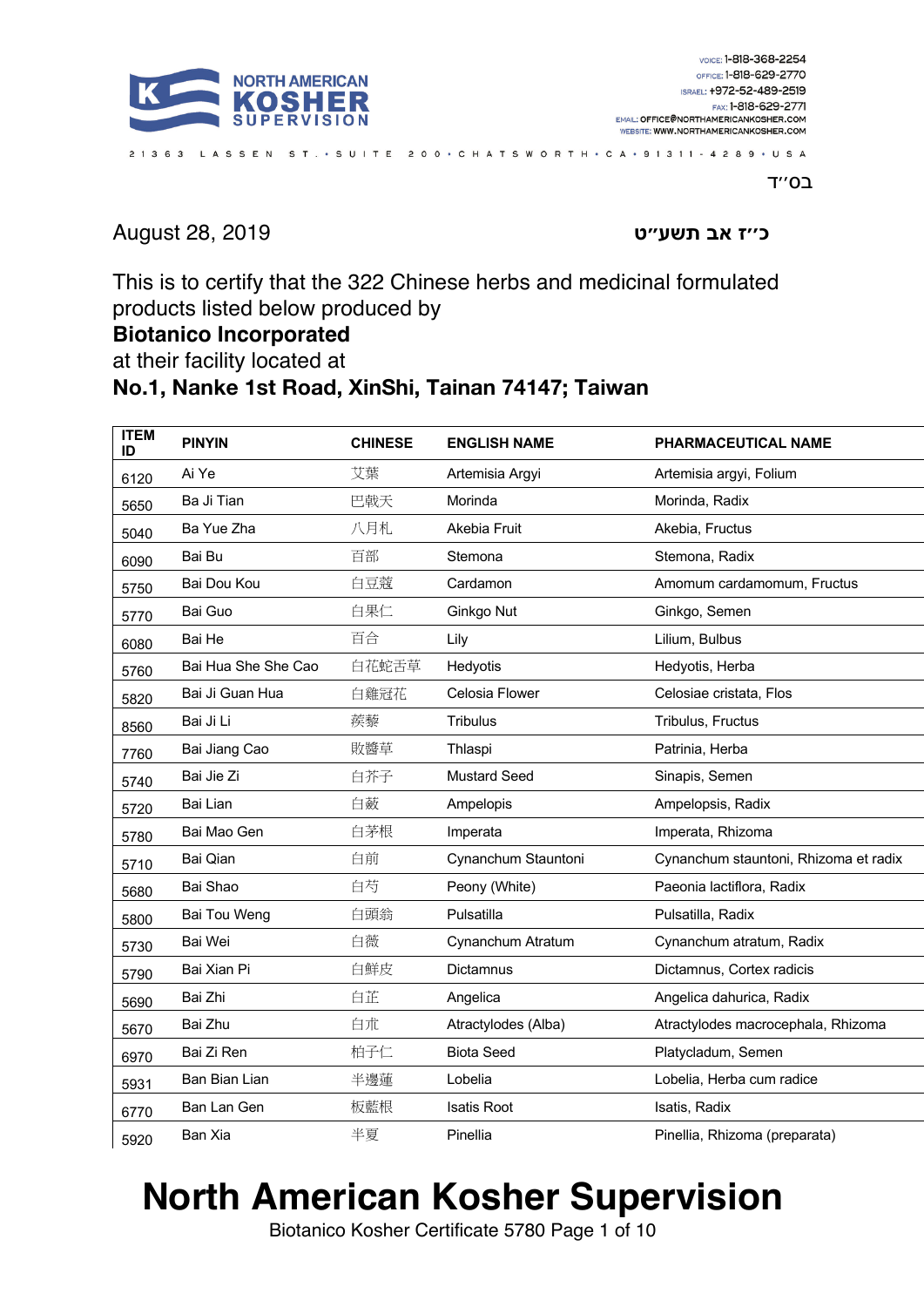

|      | 21363 LASSEN ST. · SUITE 200 · CHATSWORTH · CA · 91311 - 4289 · USA |       |                            |                                        |  |
|------|---------------------------------------------------------------------|-------|----------------------------|----------------------------------------|--|
| 5930 | Ban Zhi Lian                                                        | 半枝蓮   | Scute Barbata              | Scutellaria barbata, Herba             |  |
| 6221 | Bei Mu (Chuan)                                                      | 川貝母   | Fritillaria (Chuan)        | Fritillaria cirrhosa, Bulbus           |  |
| 6220 | Bei Mu (Zhe)                                                        | 浙貝母   | Fritillaria (Zhe)          | Fritillaria thunbergi, Bulbus          |  |
| 6310 | Bei Sha Shen                                                        | 沙参(北) | Glehnia                    | Glehnia, Radix                         |  |
| 8300 | Bei Xie                                                             | 萆薢    | Tokoro                     | Dioscorea sativa, Rhizoma              |  |
| 6910 | Bian Dou (Bai)                                                      | 扁豆(白) | Dolichos Nut               | Dolichoris Lablab Semen                |  |
| 6930 | Bian Xu                                                             | 扁蓄    | Polygonum Aviculare        | Polygonum aviculare, Herba             |  |
| 8940 | <b>Bing Lang</b>                                                    | 檳榔    | Areca Seed                 | Areca, Semen                           |  |
| 8840 | Bo He                                                               | 薄荷    | Mint                       | Mentha, Herba                          |  |
| 8260 | Bu Gu Zhi                                                           | 補骨脂   | Psoralea                   | Psoralea, Fructus                      |  |
| 8480 | Cang Er Zi                                                          | 蒼耳子   | Xanthium                   | Xanthium, Fructus                      |  |
| 8470 | Cang Zhu                                                            | 蒼朮    | Atractylodes               | Atractylodes lancea, Rhizoma           |  |
| 7500 | Cao Dou Kou                                                         | 草豆蔻   | Katsumadai                 | Alpinia katsumadai, Semen              |  |
| 7480 | Cao Guo                                                             | 草果    | <b>Tsaoko Fruit</b>        | Amomum tsaoko, Fructus                 |  |
| 7490 | Cao Wu (Prepared)                                                   | 草烏(製) | Aconite Tsao Wu (Prepared) | Aconitum kusnezoffi, Radix preparata   |  |
| 6920 | Ce Bai Ye                                                           | 扁柏    | <b>Biota</b>               | Platycladum, Folium et Ramulus         |  |
| 7470 | Chai Hu                                                             | 柴胡    | Bupleurum                  | Bupleurum, Radix                       |  |
| 6250 | Che Qian Cao                                                        | 車前草   | Plantago Leaves            | Plantago, Herba                        |  |
| 6240 | Che Qian Zi                                                         | 車前子   | Plantago Seed              | Plantago, Semen                        |  |
| 7850 | Chen Pi                                                             | 陳皮    | <b>Citrus Peel</b>         | Citrus reticulata, Pericarpium         |  |
| 6200 | Chi Xiao Dou                                                        | 赤小豆   | Phaseolus                  | Phaseolus, Semen                       |  |
| 7130 | Chong Wei Zi                                                        | 茺蔚子   | Leonurus Fruit             | Leonurus, Fructus                      |  |
| 6180 | Chuan Chi Shao                                                      | 川赤芍   | Peony (Red)                | Paeonia lactiflona rubra, Radix        |  |
| 5280 | Chuan Hua Jiao                                                      | 川花椒   | Zanthoxylum                | Zanthoxylum, Pericarpium               |  |
| 5310 | Chuan Lian Zi                                                       | 川棟子   | Melia                      | Melia, Fructus                         |  |
| 5511 | Chuan Mu Xiang                                                      | 川木香   | Vladimiria                 | Vladmiria, Radix                       |  |
| 5580 | Chuan Niu Xi                                                        | 川牛膝   | Cyathula (S)               | Cyathula, Radix (S)                    |  |
| 5290 | Chuan Wu                                                            | 川烏(製) | Aconite Wu Tou (Prepared)  | Aconitum carmichaeli, Radix(preparata) |  |
| 7560 | Chuan Xin Lian                                                      | 穿心蓮   | Andrographis               | Andrographis, Herba                    |  |
| 5270 | Chuan Xiong                                                         | 川芎    | Ligusticum                 | Ligusticum wallichi, Radix             |  |
| 8350 | Chun Gen                                                            | 樁根    | Ailanthus Root             | Ailanthus, Radix                       |  |
| 8340 | Chun Gen Pi                                                         | 椿皮    | Ailanthus Bark             | Ailanthus, Cortex                      |  |
| 6550 | Ci Wu Jia                                                           | 刺五加   | Siberian Ginseng           | Eleutherococcus senticosus, Radix      |  |
| 8290 | Cong Bai                                                            | 蔥白    | Allium                     | Allium fistulosi, Bulbus               |  |
| 5190 | Da Fu Pi                                                            | 大腹皮   | Areca Husk                 | Areca, Pericarpium                     |  |

## **North American Kosher Supervision**

Biotanico Kosher Certificate 5779 Page 2 of 10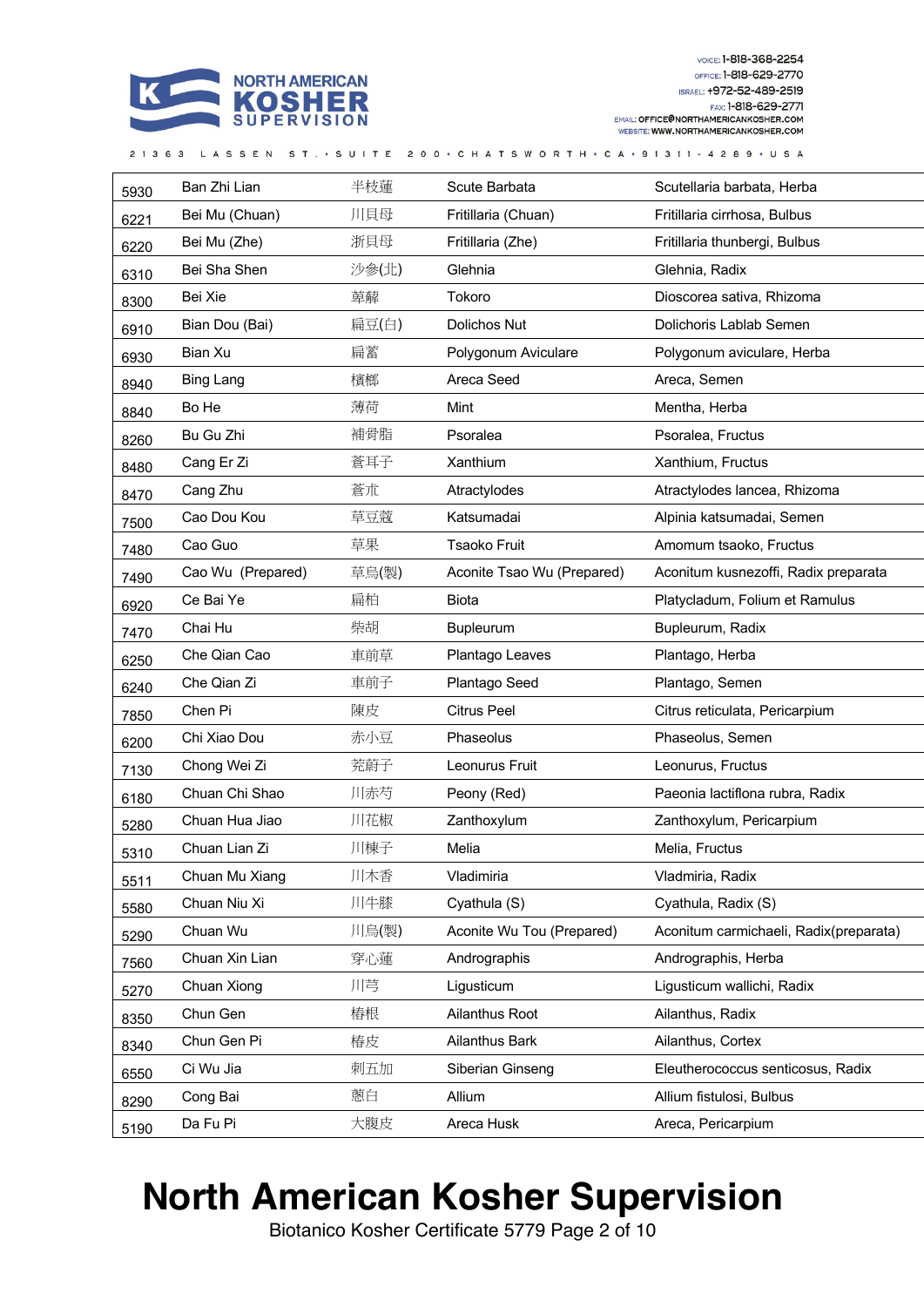

| 21363 LASSEN ST. • SUITE 200 • CHATSWORTH • CA • 91311 - 4289 • USA |  |  |  |  |  |
|---------------------------------------------------------------------|--|--|--|--|--|
|---------------------------------------------------------------------|--|--|--|--|--|

| 5120 | Da Huang        | 大黃      | Rhubarb                      | Rheum, Rhizoma                              |
|------|-----------------|---------|------------------------------|---------------------------------------------|
| 5150 | Da Qing Ye      | 大青葉     | <b>Baphicacanthus Leaves</b> | Isatis, Folium                              |
| 5111 | Da Zao          | 大棗(烏)   | Jujube (Black)               | Zizyphus jujuba, Fructus                    |
| 5110 | Da Zao          | 大棗(紅)   | Jujube (Red)                 | Zizyphus jujuba, Fructus                    |
| 7780 | Dan Dou Chi     | 淡豆鼓     | Soja                         | Soja, Semen praeparatum                     |
| 5630 | Dan Shen        | 丹参(川)   | Salvia Root                  | Salvia, Radix                               |
| 7770 | Dan Zhu Ye      | 淡竹葉     | Lophatherum                  | Lophatherum, Herba                          |
| 8360 | Dang Gui (Shen) | 當歸      | Tangkuei                     | Angelica chinensis, Radix                   |
| 9080 | Dang Shen       | 黨參      | Codonopsis                   | Codonopsis, Radix                           |
| 7650 | Dao Di Wu Gong  | 倒地蜈蚣    | Lysimachia                   | Helmintostachys, Rhizoma                    |
| 8760 | Deng Xin Cao    | 燈心草     | Juncus                       | Junci, Medulla                              |
| 6040 | Di Fu Zi        | 地膚子     | Kochia                       | Kochia, Fructus                             |
| 6050 | Di Gu Pi        | 地骨皮     | Lycium Root Bark             | Lycium chinensis, Cortex radicis            |
| 6020 | Di Yu           | 地榆      | Sanguisorba                  | Sanguisorba, Radix                          |
| 5080 | Ding Shu Xiu    | 丁豎朽     | Elephantopi                  | Elephantopus, Herba                         |
| 5070 | Ding Xiang      | 丁香      | Clove                        | Caryophyllum, Flos                          |
| 5960 | Dong Gua Zi     | 冬瓜子     | Benincasa                    | Benincasa, Semen                            |
| 5970 | Dong Kui Zi     | 冬葵子     | Abutilon                     | Abutilon, Semen                             |
| 8750 | Du Huo          | 獨活      | Tuhuo Angelica               | Angelica pubescens, Radix                   |
| 6460 | Du Zhong        | 杜仲      | Eucommia                     | Eucommia, Cortex                            |
| 8910 | E Bu Shi Cao    | 鵝不食草    | Centipeda Herb               | Centipeda, Herba                            |
| 6670 | E Jiao          | 阿膠      | Gelatin                      | Asini, Gelatinum                            |
| 7720 | E Zhu           | 莪朮      | Zedoaria                     | Curcuma zedoaria, Rhizoma                   |
| 6680 | Er Cha          | 阿仙藥(兒茶) | Catechu                      | Catechu seu gambir, Ramus et herba          |
| 8120 | Fan Xie Ye      | 番瀉葉     | Senna Leaf                   | Senna, Folium                               |
| 6290 | Fang Feng       | 防風      | Siler                        | Saposhnikovia, Radix                        |
| 6270 | Fo Shou         | 佛手      | <b>Citrus Sarcodactylus</b>  | Citrus sarcodactylis, Fructus               |
| 7340 | Fu Ling         | 茯苓      | Poria                        | Poria, Sclerotium                           |
| 8920 | Fu Pen Zi       | 覆盆子     | <b>Rubus</b>                 | Rubus, Fructus                              |
| 7701 | Fu Ping         | 浮萍      | Spirodela                    | Spirodela, Herba                            |
| 6710 | Fu Rong         | 芙蓉      | Hibiscus Root                | Hibiscus, Radix                             |
| 7350 | Fu Shen         | 茯神      | Poria (Fushen)               | Poria                                       |
| 7700 | Fu Xiao Mai     | 浮小麥     | Wheat (Levis)                | Triticum, Semen                             |
| 6730 | Fu Zi           | 附子(製)   | Aconite (Prepared)           | Aconitum carmichaeli, Radix lateralis prepa |
| 5840 | Gan Cao         | 甘草      | Licorice                     | Glycyrrhiza, Radix                          |
|      |                 |         |                              |                                             |

#### **North American Kosher Supervision**

Biotanico Kosher Certificate 5780 Page 3 of 10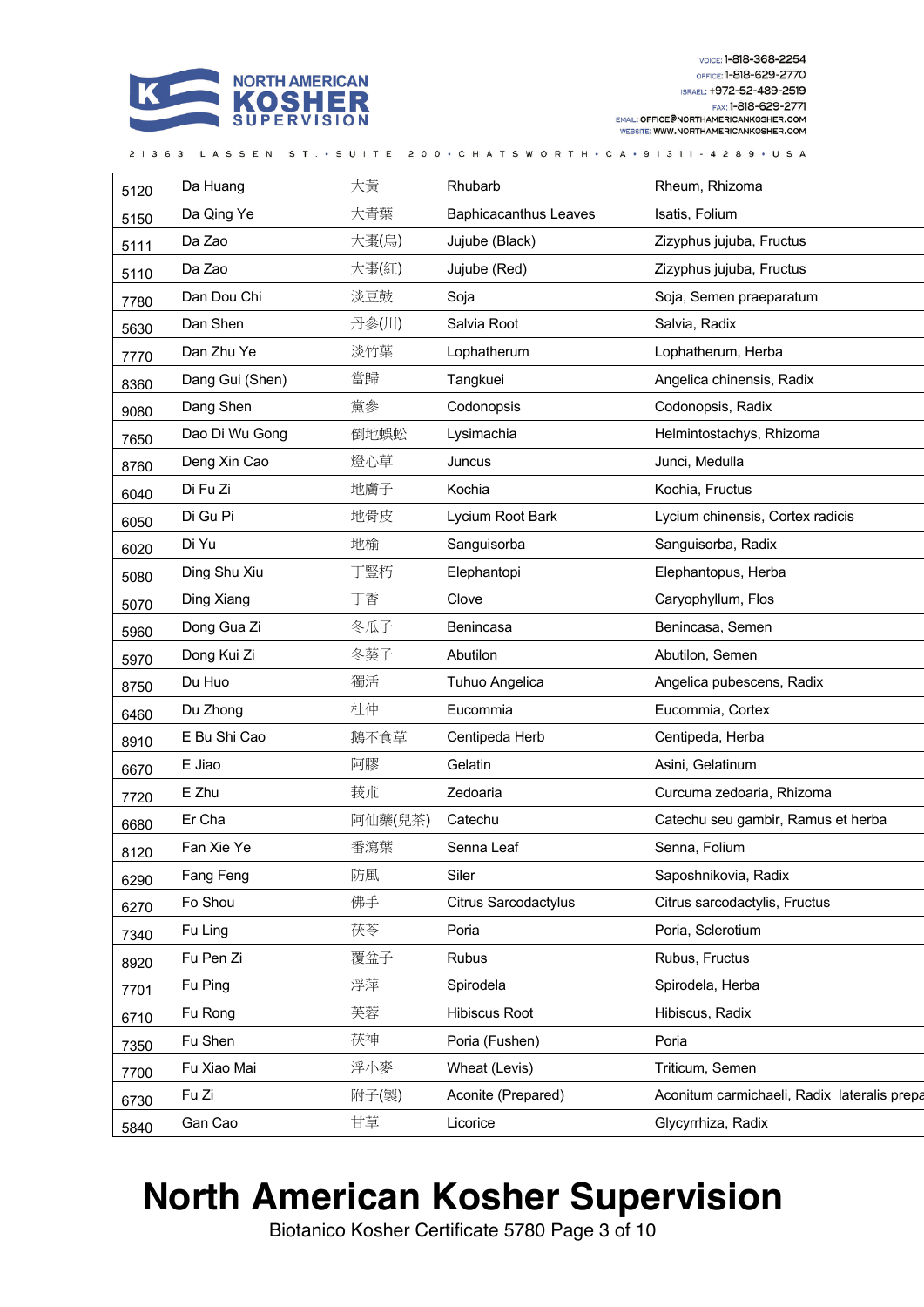

| 7750 | Gan Jiang       | 乾薑     | Ginger (Dried)             | Zingiberis, Rhizoma          |
|------|-----------------|--------|----------------------------|------------------------------|
| 5841 | Gan Sui         | 甘遂     | Euphorbia                  | Euphorbia kansui, Radix      |
| 8960 | Gao Ben         | 蒿本     | Ligusticia (Kaopen)        | Ligustici, Rhizoma           |
| 6350 | Gao Liang Jiang | 良薑     | Galanga                    | Alphinia officinari, Rhizoma |
| 8250 | Ge Gen (Fen)    | 葛根(粉)  | Pueraria Root              | Pueraria, Radix              |
| 8251 | Ge Gen (Ye)     | 葛根(野)  | Pueraria Lobatae Root      | Pueraria Lobatae, Radix      |
| 8240 | Ge Hua          | 葛花     | Pueraria Flower            | Pueraria, Flos               |
| 6820 | Gou Qi Zi       | 枸杞子    | Lycium Fruit               | Lycium chinensis, Fructus    |
| 8970 | Gou Teng        | 雙鉤藤    | Gambir                     | Uncaria, Ramulus et Uncus    |
| 6340 | Gu Jing Cao     | 谷精(川)  | Eriocaulis (Chuan)         | Eriocaulis, Scapus           |
| 8390 | Gu Sui Bu       | 骨碎補    | Drynaria                   | Drynaria, Rhizoma            |
| 6330 | Gu Ya           | 谷芽     | Oryza (Sprouted)           | Setaria germinatus, Fructus  |
| 7620 | Gua Lou Pi      | 栝樓皮    | <b>Trichosanthes Rind</b>  | Trichosanthes, Pericarpium   |
| 7610 | Gua Lou Ren     | 栝樓仁    | <b>Trichosanthes Seed</b>  | Trichosanthes, Semen         |
| 7630 | Gua Lou Shi     | 栝樓餅(全) | <b>Trichosanthes Fruit</b> | Trichosanthes, Fructus       |
| 7290 | Gui Zhi         | 桂枝     | Cinnamon Twigs             | Cinnamomum, Ramulus          |
| 7210 | Hai Jin Sha     | 海金砂    | Lygodium Spores            | Lygodium, Spora              |
| 7203 | Hai Tong Pi     | 海桐皮    | Erythrina                  | Erythrina, Cortex            |
| 6280 | Han Fang Ji     | 防己 (漢) | Stephania                  | Stephania tetrandra, Radix   |
| 6400 | Han Lian Cao    | 旱連草    | Eclipta                    | Eclipta, Herba               |
| 6101 | He Huan Hua     | 合歡花    | Albizzia Flower            | Albizzia, Flos               |
| 6100 | He Huan Pi      | 合歡皮    | Albizzia Bark              | Albizzia, Cortex             |
| 6230 | He Shou Wu      | 何首烏    | Polygonum                  | Polygonum multiflorum, Radix |
| 8580 | He Ye           | 荷葉     | Lotus Leaf                 | Nelumbo, Folium              |
| 8220 | He Zi           | 訶子     | Chebule                    | Chebula, Fructus             |
| 6800 | Hong Hua        | 紅花     | Carthamus                  | Carthamus, Flos              |
| 6802 | Hong Jing Tian  | 紅景天    | Rhodiola                   | Rhodiola, Radix et rhizoma   |
| 7170 | Hou Po          | 厚朴     | Magnolia Bark              | Magnolia officinalis, Cortex |
| 7040 | Hu Huang Lian   | 宣胡連    | Picrorrhiza                | Picrorrhiza, Rhizoma         |
| 7111 | Hu Jiao         | 胡椒     | Pepper                     | Piper, Fructus               |
| 9040 | Hu Lu Ba        | 蘆巴子    | Fenugreek Seed             | Trigonella, Semen            |
| 7100 | Hu Ma Ren       | 胡麻仁    | Sesame Seeds               | Sesame, Semen                |
| 7110 | Hu Tao Ren      | 胡桃     | Walnut                     | Juglans, Semen               |
| 6530 | Hu Zhang        | 虎杖     | Polygonum Cuspidatum       | Polygonum cuspidatum, Herba  |
| 8430 | Hua Shi         | 滑石     | Talc                       | Talcum & Kaolinum            |

21363 LASSEN ST. • SUITE 200 • CHATSWORTH • CA • 91311 - 4289 • USA

## **North American Kosher Supervision**

Biotanico Kosher Certificate 5779 Page 4 of 10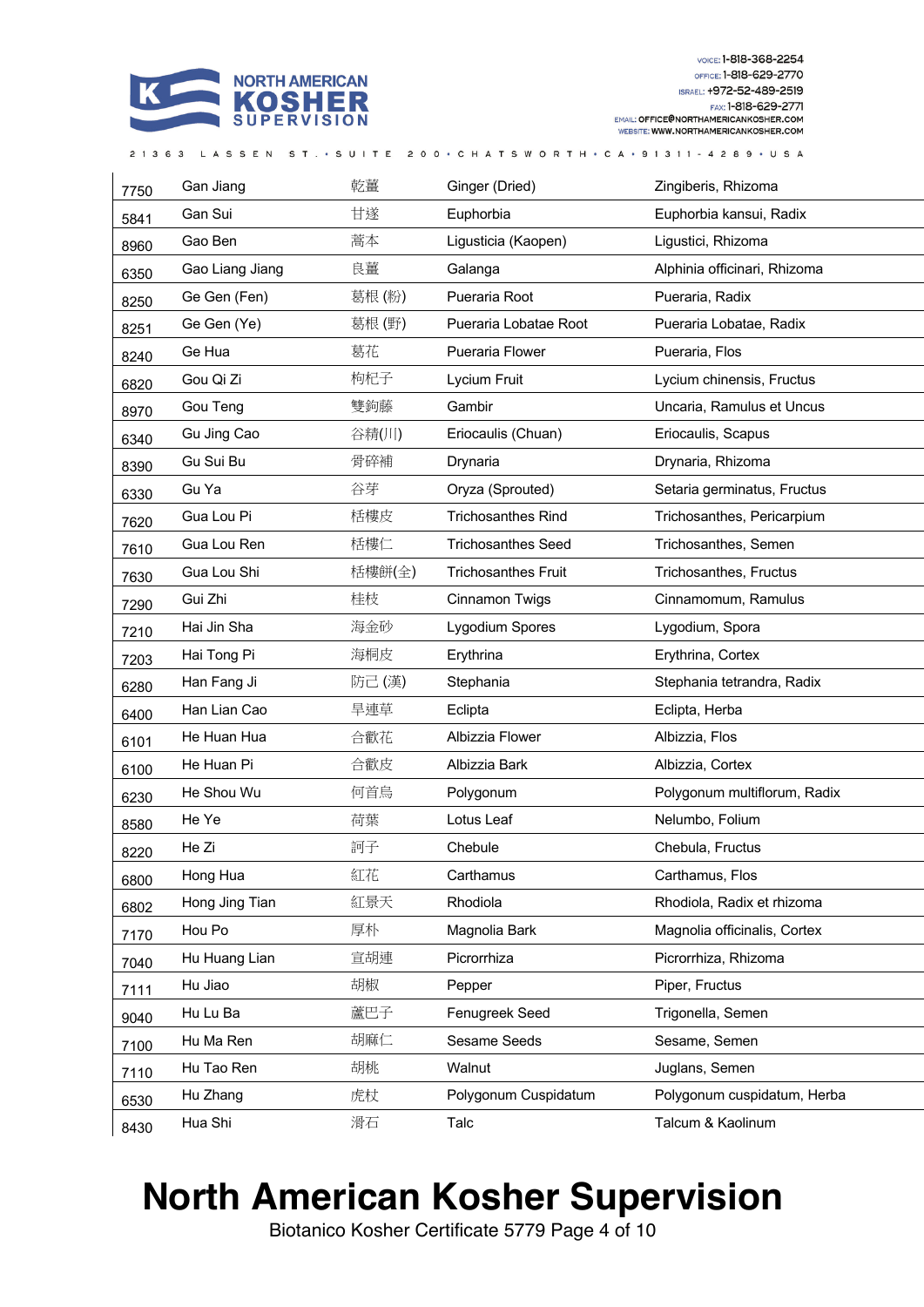

|      | 21363 LASSEN      |        | ST. • SUITE 200 • CHATSWORTH • CA • 91311 - 4289 • USA |                                  |
|------|-------------------|--------|--------------------------------------------------------|----------------------------------|
| 5600 | Hua Shi Cao       | 化石草    | Orthosiphon                                            | Orthosiphon, Herba               |
| 8550 | Huai Hua          | 槐花     | Sophora                                                | Sophora, Flos                    |
| 7991 | Huang Bai (Chuan) | 黃柏(川)  | Phellodendron Bark                                     | Phellodendron, Cortex            |
| 8020 | Huang Jing        | 黃精     | Polygonatum Root                                       | Polygonatum officinalis, Rhizoma |
| 8010 | Huang Lian        | 黃連(川)  | Coptis                                                 | Coptis, Rhizoma                  |
| 8001 | Huang Qi (Bei)    | 黃耆(北)  | Astragalus                                             | Astragalus, Radix                |
| 7980 | Huang Qin         | 黃芩     | Scute                                                  | Scutellaria baicalensis, Radix   |
| 8040 | Huang Shui Qie    | 黃水茄    | Solanum                                                | Solanum, Herba                   |
| 5550 | Huo Ma Ren        | 火麻仁    | Linum                                                  | Cannabis, Semen                  |
| 9020 | Huo Xiang         | 藿香     | Agastache                                              | Agastache, Herba                 |
| 9010 | Ji Gu Cao         | 雞骨草    | Abrus                                                  | Abrus, Herba                     |
| 8980 | Ji Xue Teng       | 雞血藤    | Spatholobi                                             | Spatholobum, Caulis              |
| 8870 | Jiang Huang       | 薑黃     | Turmeric                                               | Curcuma longa, Rhizoma           |
| 8153 | Jiao Gu Lan       | 絞股藍    | Gynostemma                                             | Gynostemma, Herba                |
| 7310 | Jie Geng          | 桔梗     | Platycodon                                             | Platycodon, Radix                |
| 6590 | Jin Qian Cao      | 金錢草    | Desmodium                                              | Desmodium, Herba                 |
| 6580 | Jin Yin Hua       | 金銀花(甲) | Lonicera Flower                                        | Lonicera, Flos                   |
| 5160 | Jin Ying Zi       | 大金櫻    | Rosa Laevigata                                         | Rosa laevigata, Fructus          |
| 7520 | Jing Jie          | 荊芥     | Schizonepeta                                           | Schizonepeta, Herba              |
| 8280 | Jiu Cai Zi        | 韭菜子    | Allium Seed                                            | Allium tuberosi, Semen           |
| 5060 | Jiu Ceng Ta       | 九層塔    | Basil                                                  | Ocimum, Herba                    |
| 8730 | Ju He             | 橘核     | <b>Citrus Seeds</b>                                    | Citrus reticulata, Semen         |
| 8720 | Ju Hong           | 橘紅     | Red Tangerine Peel                                     | Citrus rubrum, Exocarpium        |
| 6700 | Ju Hua            | 杭菊     | Chrysanthemum                                          | Chrysanthemum morifolium, Flos   |
| 7510 | Jue Ming Zi       | 草決明    | Cassia Seed                                            | Cassia, Semen                    |
| 6950 | Ku Shen           | 苦参根    | Sophora Flavescens                                     | Sophora flavescens, Radix        |
| 6951 | Ku Shen Zi        | 苦参子    | Sophora Flavescens Seed                                | Sophora flavescens, Semen        |
| 8210 | Kuan Dong Hua     | 款冬花    | Tussilago                                              | Farfara, Flos                    |
| 8190 | Lai Fu Zi         | 萊菔子    | Raphanus                                               | Raphani, Semen                   |
| 7320 | Li Zhi He         | 荔枝核    | Litchi Seed                                            | Litchi, Semen                    |
| 8600 | Lian Fang         | 蓮房     | Lotus Receptacle                                       | Nelumbo, Receptaculum            |
| 7860 | Lian Qiao         | 連翹     | Forsythia                                              | Forsythia, Fructus               |
| 8610 | Lian Xu           | 蓮鬚     | Lotus Stamen                                           | Nelumbo, Stamen                  |
| 8590 | Lian Zi           | 蓮子     | Lotus Seed                                             | Nelumbo, Semen                   |
| 8620 | Lian Zi Xin       | 蓮子芯    | Lotus Embryo                                           | Nelumbo, Embryo                  |

## **North American Kosher Supervision**

Biotanico Kosher Certificate 5780 Page 5 of 10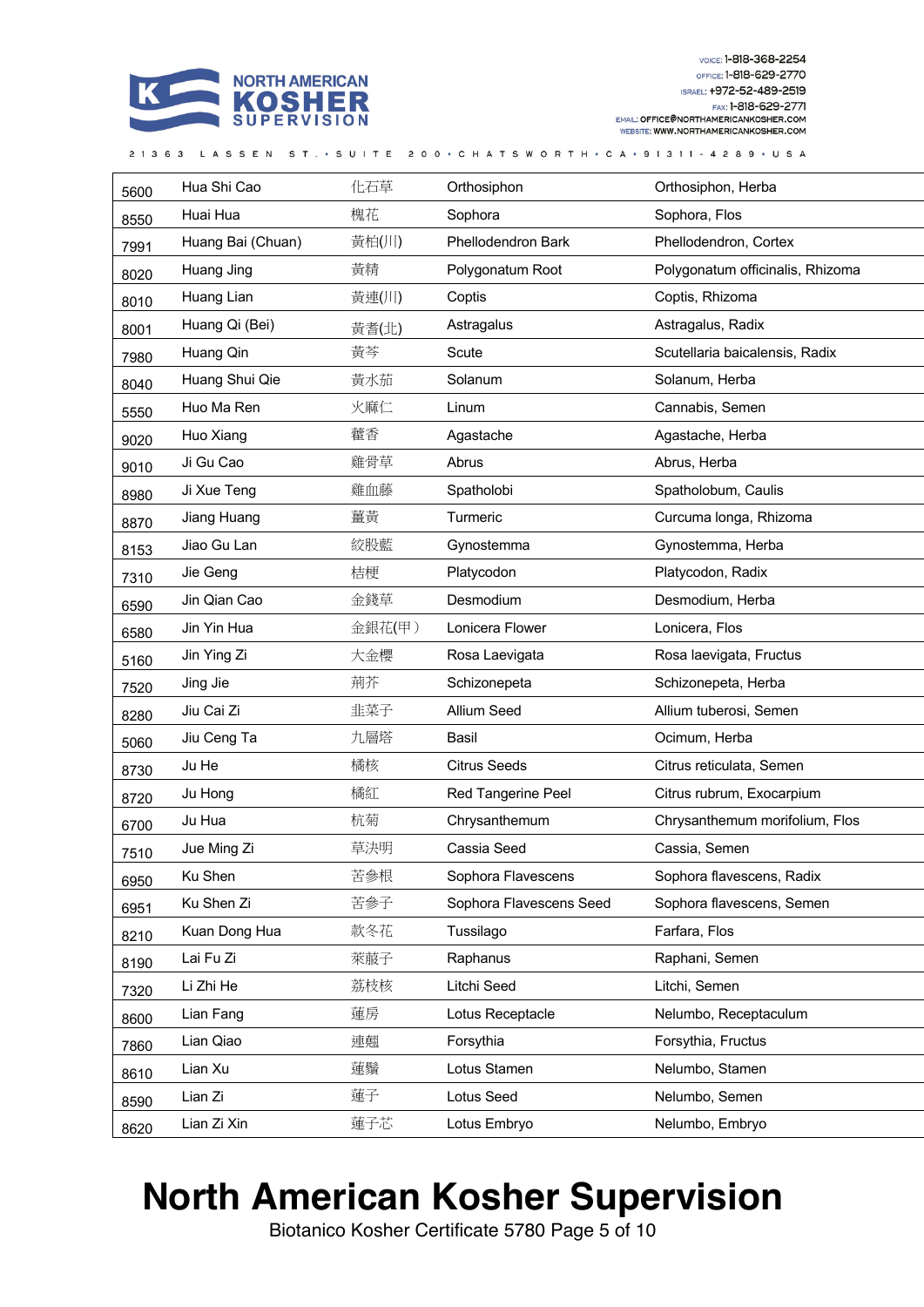

| 9130 | Ling Zhi (Red)  | 靈芝     | Ganoderma (Red)         | Ganoderma, Fructificatio             |
|------|-----------------|--------|-------------------------|--------------------------------------|
| 8800 | Long Dan Cao    | 龍膽草    | Gentiana                | Gentiana scabrae, Radix              |
| 8810 | Long Yan Hua    | 龍眼花    | Longan Flower           | Longan, Flos                         |
| 8820 | Long Yan Rou    | 龍眼肉    | Longan Fruit            | Longan, Arillus                      |
| 9030 | Lu Gen          | 蘆竹根    | Phragmites              | Phragmitis, Rhizoma                  |
| 7735 | Lu Han Cao      | 鹿含草    | Pyrolae                 | Pyrola, Herba                        |
| 8400 | Lu Lu Tong      | 路路通    | Liquidambar             | Liquidambar, Fructus                 |
| 9003 | Luo Han Guo     | 羅漢果    | Momordica Fruit         | Momordica, Fructus                   |
| 8143 | Luo Shi Teng    | 絡石藤    | Star Jasmine Vine       | Trachelospermum, Caulis              |
| 7270 | Ma Chi Xian     | 馬齒莧    | Portulaca               | Portulaca, Herba                     |
| 7250 | Ma Ti Jin       | 馬蹄金    | Dichondra               | Dichondra, Herba                     |
| 7810 | Mai Men Dong    | 麥門冬    | Ophiopogon              | Ophiopogon, Tuber                    |
| 7800 | Mai Ya          | 麥芽     | <b>Barley Sprouts</b>   | Hordei, Fructus germinatus           |
| 8630 | Man Jing Zi     | 蔓荊子    | Vitex                   | Vitex, Fructus                       |
| 5560 | Mao Dong Qing   | 毛冬青    | <b>Ilex Pubescentis</b> | Ilex pubescens, Radix                |
| 8570 | Mi Meng Hua     | 密蒙花    | <b>Buddleia</b>         | Buddleia, Flos                       |
| 5660 | Mo Gu Xiao      | 冇骨消    | <b>Hyptis</b>           | Hyptis, Caulis                       |
| 6360 | Mo Yao          | 沒藥     | Myrrh                   | Myrrha, Commiphora                   |
| 6480 | Mu Dan Pi       | 牡丹皮(蘇) | Moutan                  | Paeonia suffruticosa, Cortex radicis |
| 5500 | Mu Gua          | 木瓜     | Chaenomeles             | Chaenomeles, Fructus                 |
| 6900 | Mu Hu Die       | 故紙花    | Oroxylum                | Oroxyli Indici Semen                 |
| 5520 | Mu Tong         | 木通     | Clematis Armandi        | Clematis armandi, Caulis             |
| 5510 | Mu Xiang (Wild) | 木香(老)  | Vladimiria (Wild)       |                                      |
| 5530 | Mu Zei          | 木賊     | Equisetum               | Equisetum, Herba                     |
| 6311 | Nan Sha Shen    | 南沙參    | Adenophora              | Adenophora, Radix                    |
| 5570 | Niu Bang Zi     | 牛蒡子    | Arctium                 | Arctium, Fructus                     |
| 7970 | Niu Xi (Huai)   | 牛膝(淮)  | Achyranthes             | Achyranthes, Radix                   |
| 5380 | Nü Zhen Zi      | 女貞子    | Ligustrum               | Ligustrum, Fructus                   |
| 9000 | Ou Jie          | 藕節     | Lotus Node              | Nelumbo, Nodus rhizomatis            |
| 7020 | Pang Da Hai     | 胖大海    | Sterculia               | Sterculia, Semen                     |
| 7751 | Pao Jiang       | 炮薑     | Ginger (Brown)          | Zingiberis, Rhizoma                  |
| 6690 | Pei Lan         | 佩蘭     | Eupatorium              | Eupatorium, Herba                    |
| 6760 | Pi Pa Ye        | 枇杷葉    | Eriobotrya              | Eriobotrya, Folium                   |
| 8460 | Pu Gong Ying    | 蒲公英    | Dandelion               | Taraxacum, Herba                     |
| 8440 | Pu Huang        | 蒲黄     | <b>Bulrush</b>          | Typha, Pollen                        |

21363 LASSEN ST. • SUITE 200 • CHATSWORTH • CA • 91311 - 4289 • USA

## **North American Kosher Supervision**

Biotanico Kosher Certificate 5779 Page 6 of 10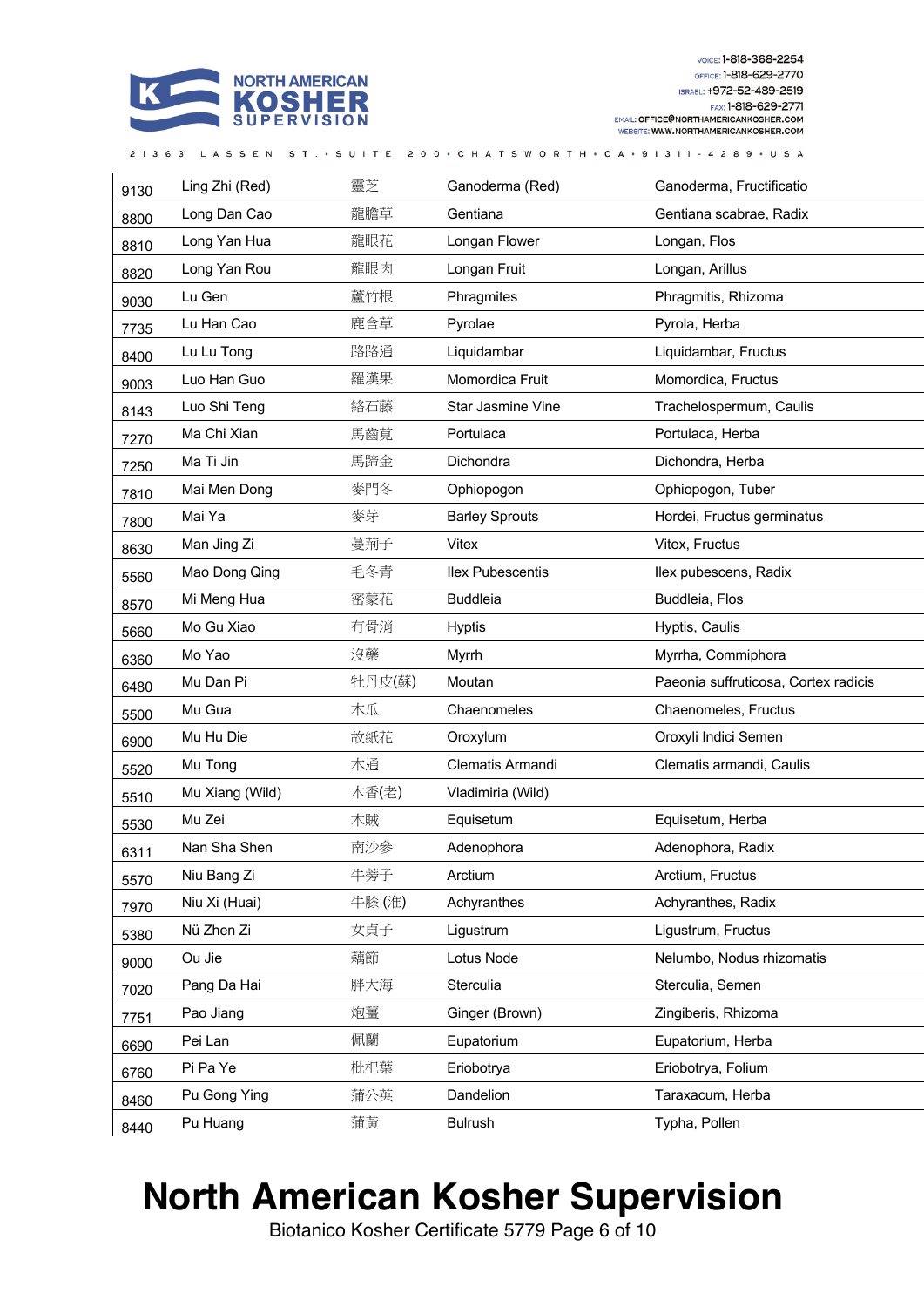

| 7140 | Qian Cao Gen  | 茜草根    | Madder                    | Rubia, Radix                  |
|------|---------------|--------|---------------------------|-------------------------------|
| 7010 | Qian Hu       | 前胡(蘇)  | Peucedanum                | Peucedanum, Radix             |
| 6720 | Qian Shi      | 芡實     | Euryale                   | Euryale, Semen                |
| 6790 | Qiang Huo     | 羌活     | Notopterygium             | Notopterygium, Rhizoma        |
| 8770 | Qiao Mai      | 蕎麥     | Fagopyrum                 | Fagopyrum, Fructus            |
| 7580 | Qin Jiao      | 秦艽     | Gentiana Macrophylla Root | Gentiana, Radix               |
| 7570 | Qin Pi        | 秦皮     | Fraxinus                  | Fraxinus, Cortex              |
| 6511 | Qing Dai      | 青黛(生粉) | Natural Indigo            | Indigo Naturalis              |
| 6510 | Qing Hao      | 青蒿     | Artemisia Qing Hao        | Artemisia annua, Herba        |
| 6500 | Qing Pi       | 青皮     | Citrus Viride             | Citrus viride, Pericarpium    |
| 6520 | Qing Xiang Zi | 青葙子    | Celosia Argentea Seed     | Celosia argentea, Herba       |
| 8950 | Qu Mai        | 瞿麥     | <b>Dianthus</b>           | Dianthus, Herba               |
| 6390 | Ren Dong Teng | 忍冬藤    | Lonicera Vine             | Lonicera, Caulis              |
| 5090 | Ren Shen      | 人参     | Ginseng                   | Panax ginseng, Radix          |
| 6160 | Rou Cong Rong | 肉蓯蓉    | Cistanche                 | Cistanche salsa, Caulis       |
| 6150 | Rou Dou Kou   | 肉豆蔻    | Myristica                 | Myristica, Semen              |
| 6130 | Rou Gui       | 肉桂     | Cinnamon Bark             | Cinnamomum, Cortex            |
| 6780 | Ru Xiang      | 乳香     | Mastic                    | Boswellia, Resina             |
| 5330 | San Leng      | 三稜     | Scirpus                   | Sparganum, Rhizoma            |
| 5260 | San Qi        | 三七     | Pseudoginseng             | Panax notoginseng, Radix      |
| 7450 | Sang Bai Pi   | 桑白皮    | <b>Mulberry Bark</b>      | Morus, Cortex radicis         |
| 7960 | Sang Ji Sheng | 桑寄生    | Loranthus                 | Loranthus, Ramulus            |
| 7461 | Sang Shen Zi  | 桑椹     | <b>Mulberry</b>           | Morus, Fructus                |
| 7440 | Sang Ye       | 桑葉     | <b>Mulberry Leaves</b>    | Morus, Folium                 |
| 7430 | Sang Zhi      | 桑枝     | Mulberry Twig             | Morus, Ramulus                |
| 7160 | Sha Ren       | 砂仁     | Amomum                    | Amomum cardamomum, Semen      |
| 6320 | Sha Yuan Zi   | 沙苑子    | Astragalus Seed           | Astragalus complanatus, Semen |
| 5241 | Shan Ci Gu    | 山慈姑    | Cremastra                 | Shancigu, Pseudobulbus        |
| 5240 | Shan Dou Gen  | 山豆根    | Sophora Subprostrata      | Sophora tonkinensis, Radix    |
| 5230 | Shan Yao      | 山藥     | Dioscorea                 | Dioscorea batatis, Rhizoma    |
| 5220 | Shan Zha      | 山楂     | Crataegus                 | Crataegus, Fructus            |
| 5250 | Shan Zhu Yu   | 山茱萸    | Cornus                    | Cornus, Fructus               |
| 7740 | She Chuang Zi | 蛇床子    | Cnidium Fruit             | Cnidium, Fructus              |
| 7640 | She Gan       | 射干     | Belamcanda                | Belamcanda, Rhizoma           |
| 6493 | Shen Jin Cao  | 伸筋草    | Lycopodium                | Lycopodium, Herba             |

## **North American Kosher Supervision**

Biotanico Kosher Certificate 5780 Page 7 of 10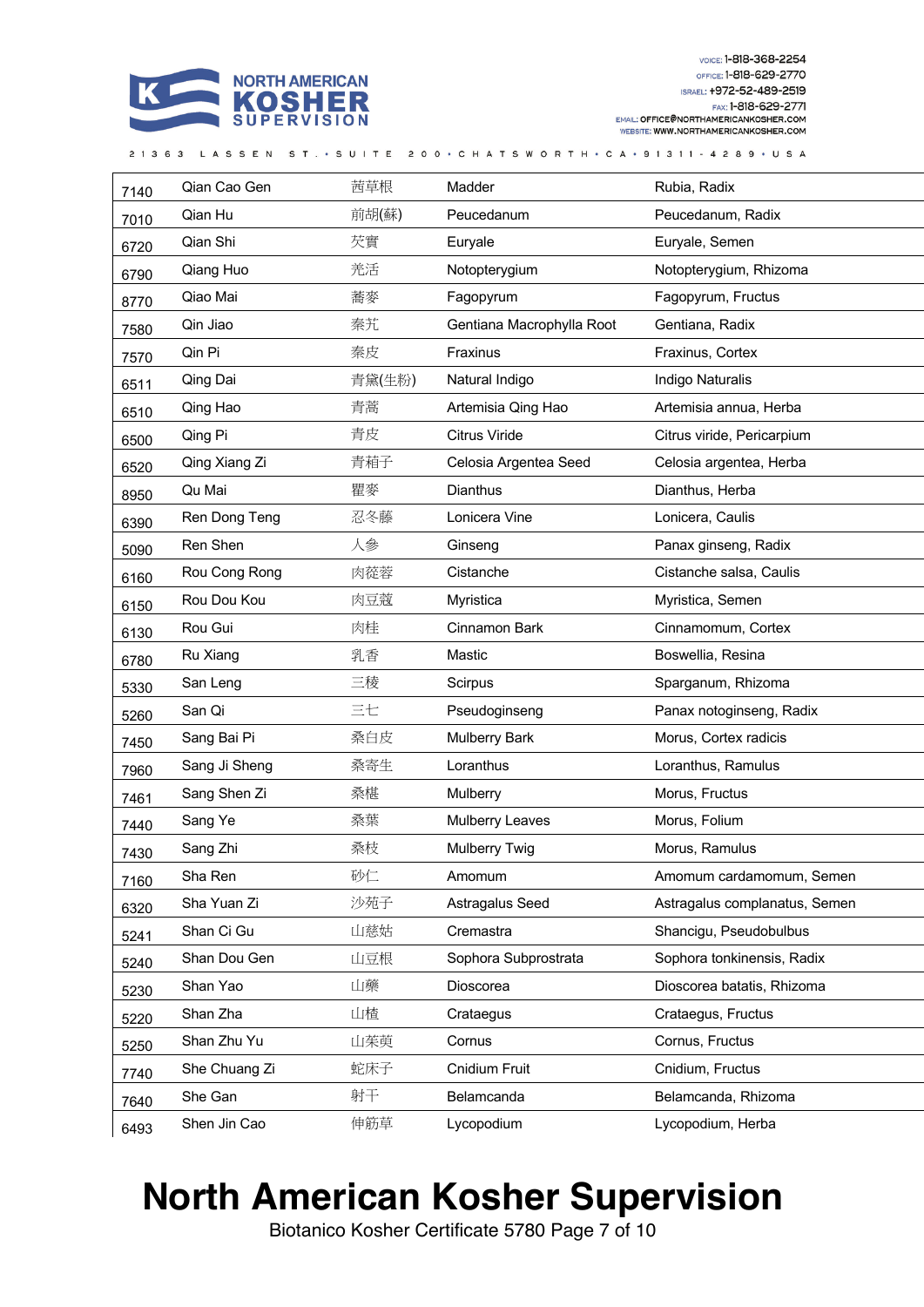

|  |  | 21363 LASSEN ST. • SUITE 200 • CHATSWORTH • CA • 91311 - 4289 • USA |
|--|--|---------------------------------------------------------------------|

| 7420 | Shen Qu          | 神麴     | Massa Medicata Fermentata | Massa fermentata                       |
|------|------------------|--------|---------------------------|----------------------------------------|
| 5980 | Sheng Di Huang   | 生地黄    | Rehmannia (Fresh)         | Rehmannia, Radix                       |
| 5590 | Sheng Ma         | 升麻     | Cimicifuga                | Cimicifuga, Rhizoma                    |
| 8231 | Shi Chang Pu     | 石菖蒲    | Acorus                    | Acorus, Rhizoma                        |
| 6960 | Shi Di           | 柿蒂     | Kaki Calyx                | Kaki, Calyx                            |
| 5870 | Shi Gao          | 石膏     | Gypsum                    | Gypsum fibrosum                        |
| 5850 | Shi Hu           | 石斛     | Ephemerantha              | Ephemerantha Fimbriata Dendrobii Herba |
| 5890 | Shi Liu Pi       | 石榴皮    | <b>Granatum Rind</b>      | Granatum, Pericarpium                  |
| 5860 | Shi Wei          | 石葦     | Pyrrosia                  | Pyrrosia, Folium                       |
| 8670 | Shu Di Huang     | 熟地黄    | Rehmannia (Cooked)        | Rehmannia, Radix praeparatum           |
| 8140 | Si Gua Luo       | 絲瓜絡    | Luffa Fiber               | Luffa, Fructus                         |
| 9070 | Su Mu            | 蘇木     | Sappan Wood               | Sappan, Lignum                         |
| 9060 | Su Zi            | 蘇子     | Perilla Seed              | Perilla, Semen                         |
| 8540 | Suan Zao Ren     | 酸棗仁(川) | Zizyphus                  | Zizyphus spinosi, Semen                |
| 8930 | Suo Yang         | 鎖陽     | Cynomorium                | Cynomoriun, Herba                      |
| 5093 | Tai Zi Shen      | 太子参    | Pseudostellaria           | Pseudostellaria, Radix                 |
| 7670 | Tao Ren          | 桃仁     | Persica                   | Prunus persica, Semen                  |
| 5490 | Tian Hua Fen     | 天花粉    | <b>Trichosanthes Root</b> | Trichosanthes, Radix                   |
| 5430 | Tian Ma          | 天麻     | Gastrodia Elata           | Gastrodia Elata, Rhizoma               |
| 5470 | Tian Men Dong    | 天門冬    | Asparagus Tuber           | Asparagus, Radix                       |
| 5480 | Tian Nan Xing    | 天南星    | Arisaema                  | Arisaema, Rhizoma (preparata)          |
| 8270 | Ting Li Zi       | 葶藶子    | Lepidium                  | Lepidum, Semen                         |
| 7870 | Tong Cao         | 通草     | Tetrapanax                | Tetrapanax, Medulla                    |
| 5370 | Tu Fu Ling       | 土茯苓    | Smilax                    | Smilax, Rhizoma                        |
| 8310 | Tu Si Zi         | 菟絲子    | Cuscuta                   | Cuscuta, Semen                         |
| 8320 | Wan Nian Song    | 萬年松    | Selaginella               | Selaginella, Herba                     |
| 5620 | Wang Bu Liu Xing | 王不留行   | Vaccaria Seed             | Vaccaria, Semen                        |
| 7150 | Wei Ling Xian    | 威靈仙    | Clematis                  | Clematidis, Radix                      |
| 7390 | Wu Mei           | 烏梅     | Mume                      | Mume, Fructus                          |
| 5400 | Wu Wei Zi        | 五味子    | Schizandra                | Schizandra, Fructus                    |
| 7410 | Wu Yao           | 烏藥     | Lindera                   | Lindera, Radix                         |
| 6410 | Wu Zhu Yu        | 吳茱萸    | Evodia                    | Evodia, Fructus                        |
| 6370 | Xi Xian Cao      | 希簽草    | Siegesbeckia              | Siegesbeckia, Herba                    |
| 5092 | Xi Yang Shen     | 西洋参    | American Ginseng          | Panax quincefolium, Radix              |
| 7660 | Xia Ku Cao       | 夏枯草    | Prunella                  | Prunella, Spica                        |

#### **North American Kosher Supervision**

Biotanico Kosher Certificate 5779 Page 8 of 10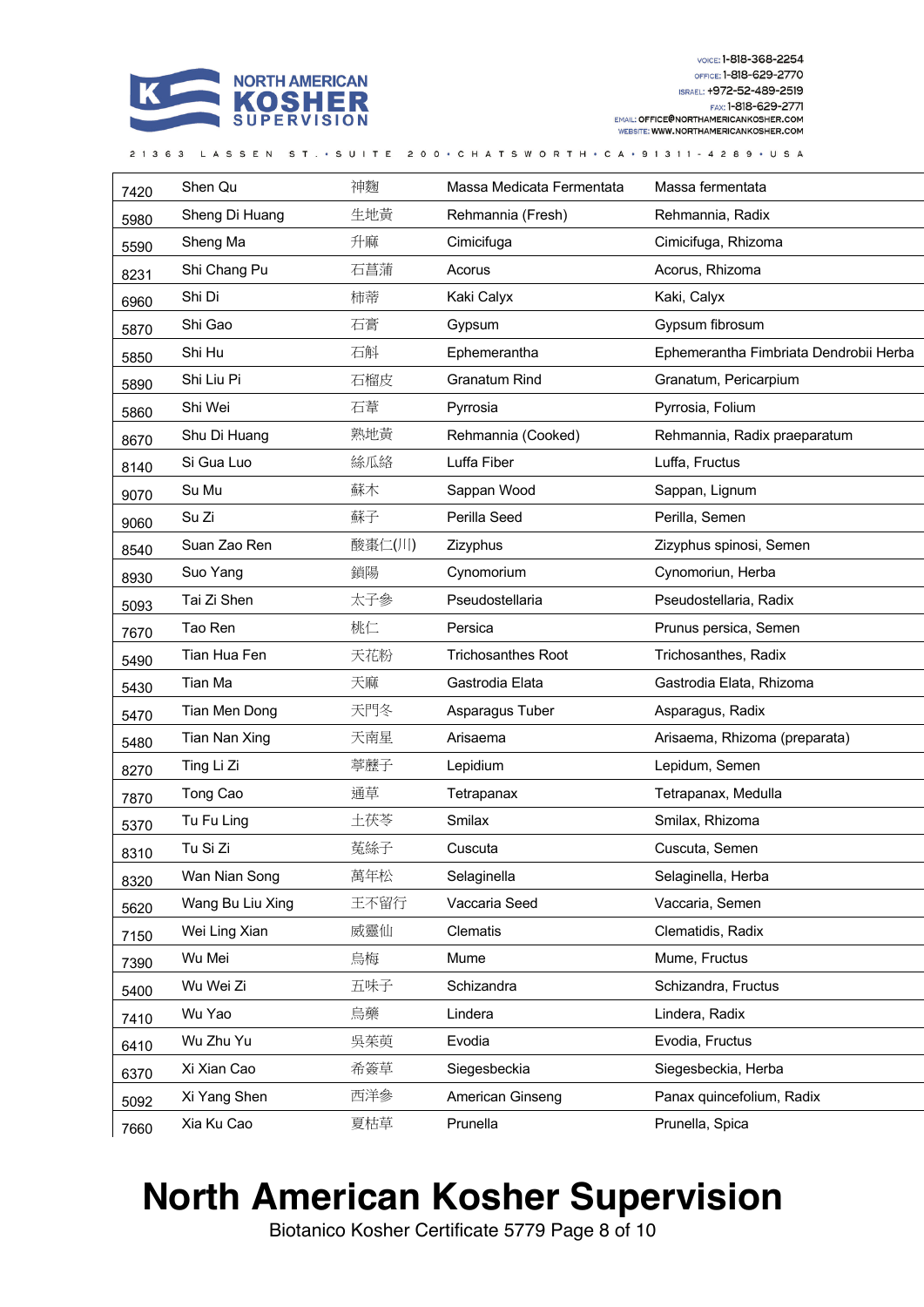

| 7050 | Xian Feng Cao       | 咸豐草   | <b>Bidens</b>        | Bidens, Herba                 |
|------|---------------------|-------|----------------------|-------------------------------|
| 5950 | Xian He Cao         | 仙鶴草   | Agrimony             | Agrimonia, Herba              |
| 5440 | Xian Mao            | 天仙茅   | Curculigo            | Curculigo, Rhizoma            |
| 6870 | Xiang Fu            | 香附    | Cyperus              | Cyperus, Rhizoma              |
| 6880 | Xiang Ru            | 香薷    | Elsholtzia           | Mosla, Herba                  |
| 5200 | Xiao Hui Xiang      | 小茴香   | <b>Fennel Seed</b>   | Foeniculum, Fructus           |
| 5210 | Xiao Jin Ying       | 小金櫻   | Rosa Cymosa          | Rosa cymosa, Fructus          |
| 8860 | Xie Bai             | 薤白    | Bakeri               | Allium chinensis, Bulbus      |
| 6380 | Xin Yi Hua          | 辛夷(花) | Magnolia Flower      | Magnolia biondi, Flos         |
| 6420 | Xing Ren            | 杏仁    | <b>Apricot Seed</b>  | Prunus armeniaca, Semen       |
| 9110 | Xu Duan             | 續斷    | <b>Dipsacus</b>      | Dipsacus, Radix               |
| 7950 | Xuan Fu Hua         | 旋覆花   | Inula Flowers        | Inula, Flos                   |
| 6000 | Xuan Shen           | 玄參    | Scrophularia         | Scrophularia, Radix           |
| 6450 | Yan Hu Suo          | 延胡索   | Corydalis            | Corydalis, Rhizoma            |
| 6610 | Ye Jiao Teng        | 夜交藤   | Polygonum Multifloru | Polygonum multiflorum, Caulis |
| 6570 | Ye Ju Hua           | 金菊花   | Chrysanthemum (Wild) | Chrysanthemum indicum, Flos   |
| 7600 | Yi Mu Cao           | 益母草   | Leonurus             | Leonurus, Herba               |
| 5020 | Yi Tiao Gen         | 一條根   | Moghania             | Moghaniae, Radix              |
| 8850 | Yi Yi Ren           | 薏苡仁   | Coix                 | Coix, Semen                   |
| 7590 | Yi Zhi Ren          | 益智仁   | Alpinia Fruit        | Alpinia oxyphylla, Fructus    |
| 5010 | Yi Zhi Xiang        | 一枝香   | Vernonia Cinerea     | Vernoniae, Herba              |
| 8491 | Yin Chai Hu         | 銀柴胡   | Stellaria Root       | Stellaria dichotoma, Radix    |
| 7530 | Yin Chen Hao (Bei)  | 茵陳(土) | Capillaris           | Artemisia capillaris, Herba   |
| 7531 | Yin Chen Hao (Mian) | 茵陳(綿) | Capillaris           | Artemisia capillaris, Herba   |
| 8490 | Yin Guo Ye          | 銀杏葉   | Ginkgo Leaf          | Ginkgo biloba, Folium         |
| 7790 | Yin Yang Huo        | 淫羊霍   | Epimedium            | Epimedium, Herba              |
| 9150 | Yu Jin              | 鬱金(川) | Curcuma              | Curcuma, Radix                |
| 7000 | Yu Li Ren           | 郁李仁   | <b>Prunus Seed</b>   | Prunus, Semen                 |
| 8110 | Yu Mi Xu            | 番麥鬚   | Corn Silk            | Maydis, Stigmata              |
| 7920 | Yu Xing Cao         | 魚腥草   | Houttuynia           | Houttuynia, Herba             |
| 5830 | Yu Zhu              | 玉竹    | Polygonatum Odorati  | Polygonatum odoratum, Rhizoma |
| 8510 | Yuan Zhi            | 遠志    | Polygala             | Polygala, Radix               |
| 6430 | Zao Jiao            | 皂角    | Gleditsia Fruit      | Gleditsia, Fructus            |
| 6440 | Zao Jiao Ci         | 皂刺    | Gleditsia Spine      | Gleditsia, Spina              |
| 5050 | Zao Xiu             | 七葉蓮   | Paris                | Paris polyphylla Rhizoma      |

21363 LASSEN ST. • SUITE 200 • CHATSWORTH • CA • 91311 • 4289 • USA

## **North American Kosher Supervision**

Biotanico Kosher Certificate 5780 Page 9 of 10